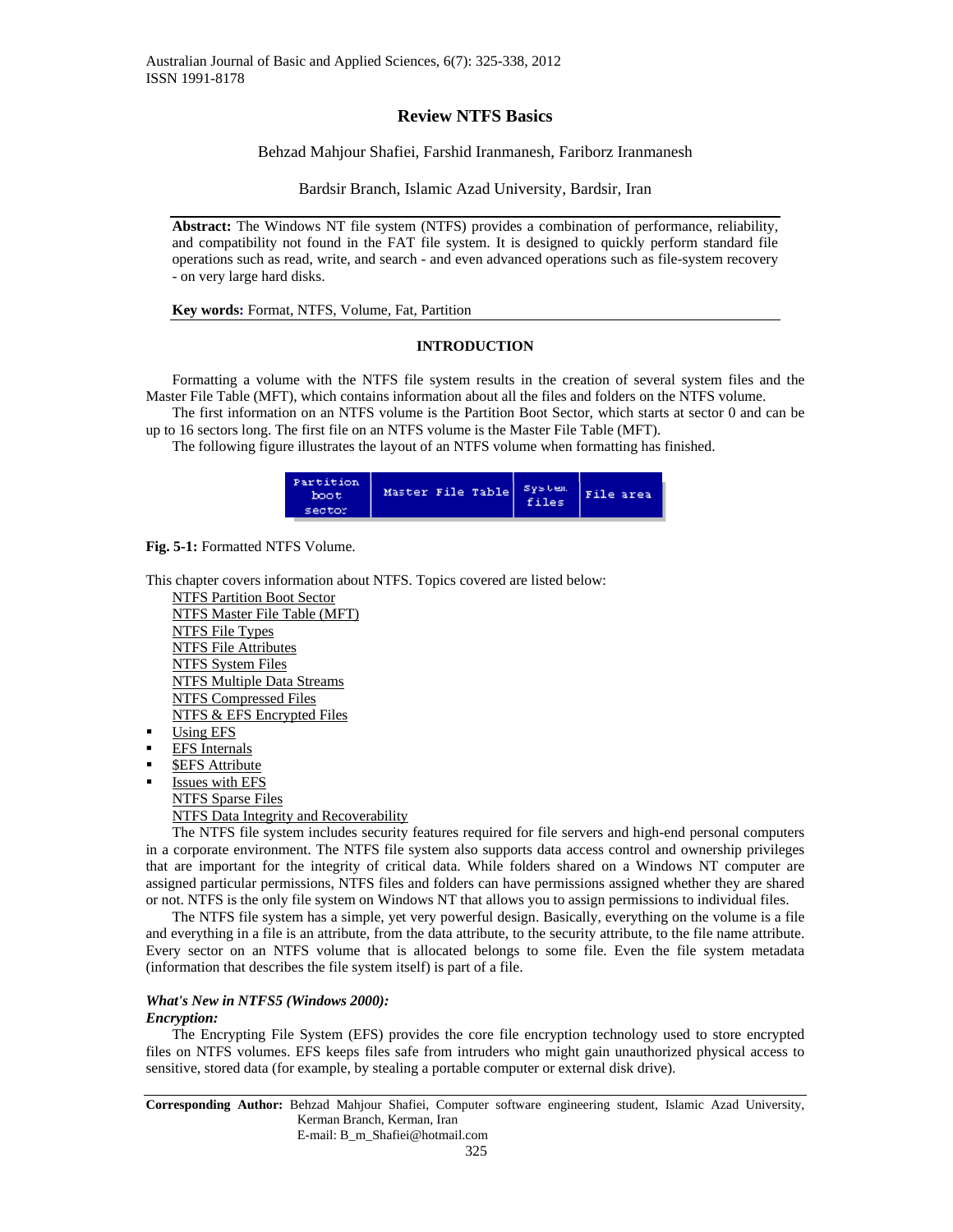#### *Disk Quotas:*

 Windows 2000 supports disk quotas for NTFS volumes. You can use disk quotas to monitor and limit diskspace use.

### *Reparse Points:*

 Reparse points are new file system objects in NTFS that can be applied to NTFS files or folders. A file or folder that contains a reparse point acquires additional behavior not present in the underlying file system. Reparse points are used by many of the new storage features in Windows 2000, including volume mount points.

#### *Volume Mount Points:*

 Volume mount points are new to NTFS. Based on reparse points, volume mount points allow administrators to graft access to the root of one local volume onto the folder structure of another local volume.

### *Sparse Files:*

Sparse files allow programs to create very large files but consume disk space only as needed.

#### *Distributed Link Tracking:*

 NTFS provides a link-tracking service that maintains the integrity of shortcuts to files as well as OLE links within compound documents.

#### *Partition Boot Sector:*

 Table 5-1 describes the boot sector of a volume formatted with NTFS. When you format an NTFS volume, the format program allocates the first 16 sectors for the boot sector and the bootstrap code.

|  |  |  | Table 5-1: NTFS Boot Sector. |
|--|--|--|------------------------------|
|--|--|--|------------------------------|

| <b>Byte Offset</b> | Field Length | Field Name                  |
|--------------------|--------------|-----------------------------|
| 0x00               | 3 bytes      | Jump Instruction            |
| 0x03               | LONGLONG     | <b>OEM ID</b>               |
| 0x0B               | 25 bytes     | <b>BPB</b>                  |
| 0x24               | 48 bytes     | <b>Extended BPB</b>         |
| 0x54               | 426 bytes    | <b>Bootstrap Code</b>       |
| 0x01FE             | WORD         | <b>End of Sector Marker</b> |

 On NTFS volumes, the data fields that follow the BPB form an extended BPB. The data in these fields enables Ntldr (NT loader program) to find the master file table (MFT) during startup. On NTFS volumes, the MFT is not located in a predefined sector, as on FAT16 and FAT32 volumes. For this reason, the MFT can be moved if there is a bad sector in its normal location. However, if the data is corrupted, the MFT cannot be located, and Windows NT/2000 assumes that the volume has not been formatted.

 The following example illustrates the boot sector of an NTFS volume formatted while running Windows 2000. The printout is formatted in three sections:

Bytes 0x00- 0x0A are the jump instruction and the OEM ID (shown in bold print).

Bytes 0x0B-0x53 are the BPB and the extended BPB.

The remaining code is the bootstrap code and the end of sector marker (shown in bold print).

Physical Sector:Cyl 0, Side 1, Sector 1

00000000:EB 52 90 4E 54 46 53 20 -20 20 20 00 02 08 00 00 .R.NTFS ........ 00000010:00 00 00 00 00 F8 00 00 -3F 00 FF 00 3F 00 00 00 .......?...?... 00000020:00 00 00 00 80 00 80 00 -4A F5 7F 00 00 00 00 00 ........J....... 00000030:04 00 00 00 00 00 00 00 -54 FF 07 00 00 00 00 00 ........T....... 00000040:F6 00 00 00 01 00 00 00 -14 A5 1B 74 C9 1B 74 1C ...........t...t. 00000050:00 00 00 00 FA 33 C0 8E -D0 BC 00 7C FB B8 C0 07 .....3.....|.... 00000060:8E D8 E8 16 00 B8 00 0D -8E C0 33 DB C6 06 0E 00 ..........3..... 00000070:10 E8 53 00 68 00 0D 68 -6A 02 CB 8A 16 24 00 B4 ..S.h..hj....\$.. 00000080:08 CD 13 73 05 B9 FF FF -8A F1 66 0F B6 C6 40 66 ...s......f...@f 00000090:0F B6 D1 80 E2 3F F7 E2 -86 CD C0 ED 06 41 66 0F .....?.......Af. 000000A0:B7 C9 66 F7 E1 66 A3 20 -00 C3 B4 41 BB AA 55 8A ..f..f....A..U. 000000B0:16 24 00 CD 13 72 0F 81 -FB 55 AA 75 09 F6 C1 01 .\$...r...U.u.... 000000C0:74 04 FE 06 14 00 C3 66 -60 1E 06 66 A1 10 00 66 t......f`..f...f 000000D0:03 06 1C 00 66 3B 06 20 -00 0F 82 3A 00 1E 66 6A ....f;....:..fj 000000E0:00 66 50 06 53 66 68 10 -00 01 00 80 3E 14 00 00 .fP.Sfh.....>... 000000F0:0F 85 0C 00 E8 B3 FF 80 -3E 14 00 00 0F 84 61 00 ........>.....a. 00000100:B4 42 8A 16 24 00 16 1F -8B F4 CD 13 66 58 5B 07 .B..\$......fX [..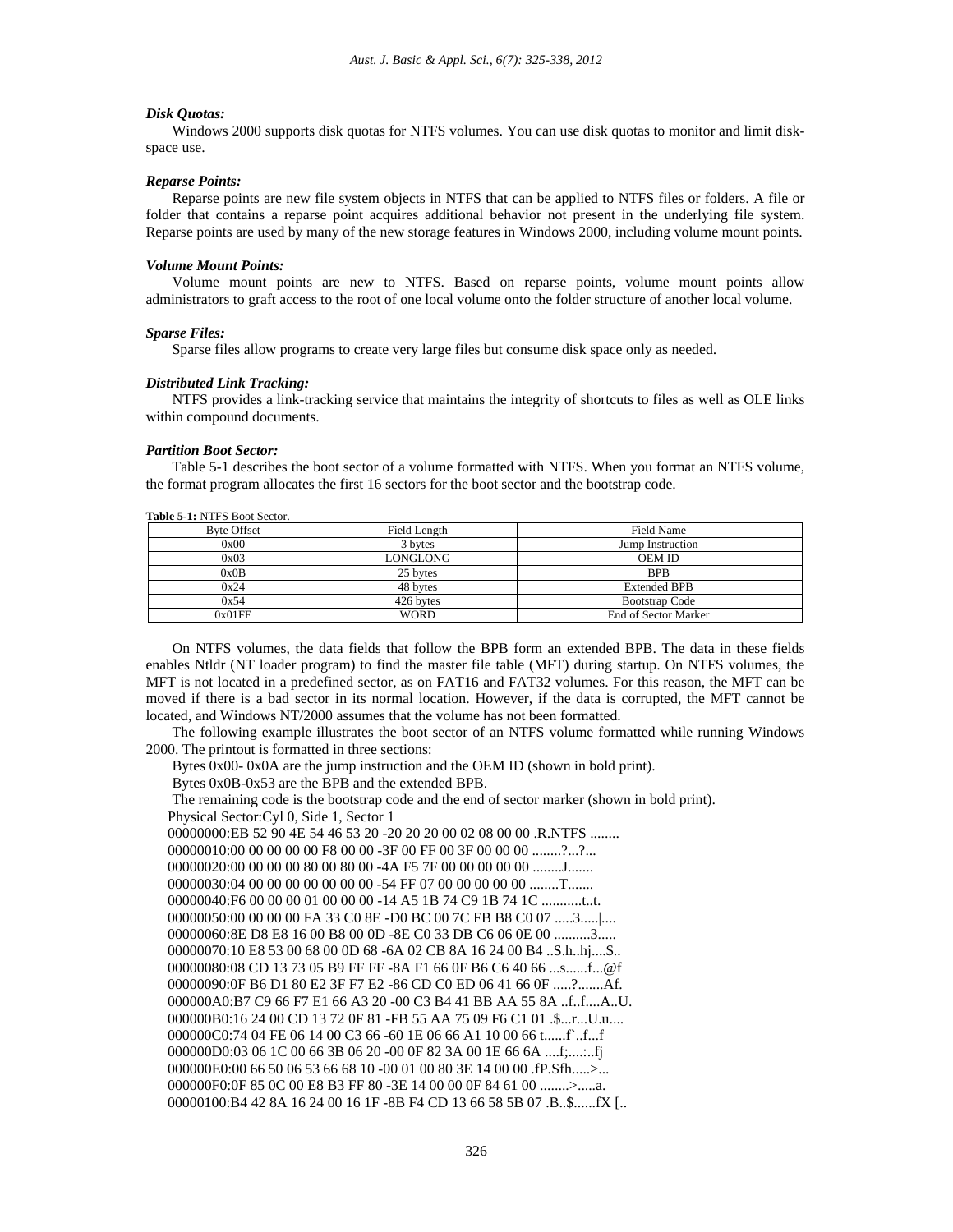00000110:66 58 66 58 1F EB 2D 66 -33 D2 66 0F B7 0E 18 00 fXfX.-f3.f...... 00000120:66 F7 F1 FE C2 8A CA 66 -8B D0 66 C1 EA 10 F7 36 f......f..f....6 00000130:1A 00 86 D6 8A 16 24 00 -8A E8 C0 E4 06 0A CC B8 ......\$......... 00000140:01 02 CD 13 0F 82 19 00 -8C C0 05 20 00 8E C0 66 ....................... 00000150:FF 06 10 00 FF 0E 0E 00 -0F 85 6F FF 07 1F 66 61 ..........o...fa 00000160:C3 A0 F8 01 E8 09 00 A0 -FB 01 E8 03 00 FB EB FE ................. 00000170:B4 01 8B F0 AC 3C 00 74 -09 B4 0E BB 07 00 CD 10 .....<.t........ 00000180:EB F2 C3 0D 0A 41 20 64 -69 73 6B 20 72 65 61 64 .....A disk read 00000190:20 65 72 72 6F 72 20 6F -63 63 75 72 72 65 64 00 error occurred. 000001A0:0D 0A 4E 54 4C 44 52 20 -69 73 20 6D 69 73 73 69 ..NTLDR is missi 000001B0:6E 67 00 0D 0A 4E 54 4C -44 52 20 69 73 20 63 6F ng...NTLDR is co 000001C0:6D 70 72 65 73 73 65 64 -00 0D 0A 50 72 65 73 73 mpressed...Press 000001D0:20 43 74 72 6C 2B 41 6C -74 2B 44 65 6C 20 74 6F Ctrl+Alt+Del to 000001E0:20 72 65 73 74 61 72 74 -0D 0A 00 00 00 00 00 00 restart........ 000001F0:00 00 00 00 00 00 00 00 -83 A0 B3 C9 00 00 55 AA ..............U.

 The following table describes the fields in the BPB and the extended BPB on NTFS volumes. The fields starting at 0x0B, 0x0D, 0x15, 0x18, 0x1A, and 0x1C match those on FAT16 and FAT32 volumes. The sample values correspond to the data in this example.

| <b>Byte Offset</b> | <b>Field Length</b> | <b>Sample Value</b> | <b>Field Name</b>                         |
|--------------------|---------------------|---------------------|-------------------------------------------|
| 0x0B               | <b>WORD</b>         | 0x0002              | <b>Bytes Per Sector</b>                   |
| 0x0D               | <b>BYTE</b>         | 0x08                | <b>Sectors Per Cluster</b>                |
| 0x0E               | <b>WORD</b>         | 0x0000              | <b>Reserved Sectors</b>                   |
| 0x10               | 3 BYTES             | 0x000000            | always $\theta$                           |
| 0x13               | <b>WORD</b>         | 0x0000              | not used by NTFS                          |
| 0x15               | <b>BYTE</b>         | 0xF8                | Media Descriptor                          |
| 0x16               | <b>WORD</b>         | 0x0000              | $always$ $0$                              |
| 0x18               | <b>WORD</b>         | 0x3F00              | <b>Sectors Per Track</b>                  |
| 0x1A               | <b>WORD</b>         | 0xFF00              | Number Of Heads                           |
| 0x1C               | <b>DWORD</b>        | 0x3F000000          | <b>Hidden Sectors</b>                     |
| 0x20               | <b>DWORD</b>        | 0x00000000          | not used by NTFS                          |
| 0x24               | <b>DWORD</b>        | 0x80008000          | not used by NTFS                          |
| 0x28               | <b>LONGLONG</b>     | 0x4AF57F0000000000  | <b>Total Sectors</b>                      |
| 0x30               | <b>LONGLONG</b>     | 0x0400000000000000  | Logical Cluster Number for the file \$MFT |
| 0x38               | <b>LONGLONG</b>     | 0x54FF070000000000  | Logical Cluster Number for the file       |
|                    |                     |                     | <b>SMFTMirr</b>                           |
| 0x40               | <b>DWORD</b>        | 0xF6000000          | Clusters Per File Record Segment          |
| 0x44               | <b>DWORD</b>        | 0x01000000          | <b>Clusters Per Index Block</b>           |
| 0x48               | LONGLONG            | 0x14A51B74C91B741C  | Volume Serial Number                      |
| 0x50               | <b>DWORD</b>        | 0x00000000          | Checksum                                  |

### *Protecting the Boot Sector:*

 Because a normally functioning system relies on the boot sector to access a volume, it is highly recommended that you run disk scanning tools such as Chkdsk regularly, as well as back up all of your data files to protect against data loss if you lose access to a volume.

### *NTFS Master File Table (MFT):*

 Each file on an NTFS volume is represented by a record in a special file called the master file table (MFT). NTFS reserves the first 16 records of the table for special information. The first record of this table describes the master file table itself, followed by a MFT *mirror record*. If the first MFT record is corrupted, NTFS reads the second record to find the MFT mirror file, whose first record is identical to the first record of the MFT. The locations of the data segments for both the MFT and MFT mirror file are recorded in the boot sector. A duplicate of the boot sector is located at the logical center of the disk.

 The third record of the MFT is the log file, used for file recovery. The seventeenth and following records of the master file table are for each file and directory (also viewed as a file by NTFS) on the volume.

Figure provides a simplified illustration of the MFT structure: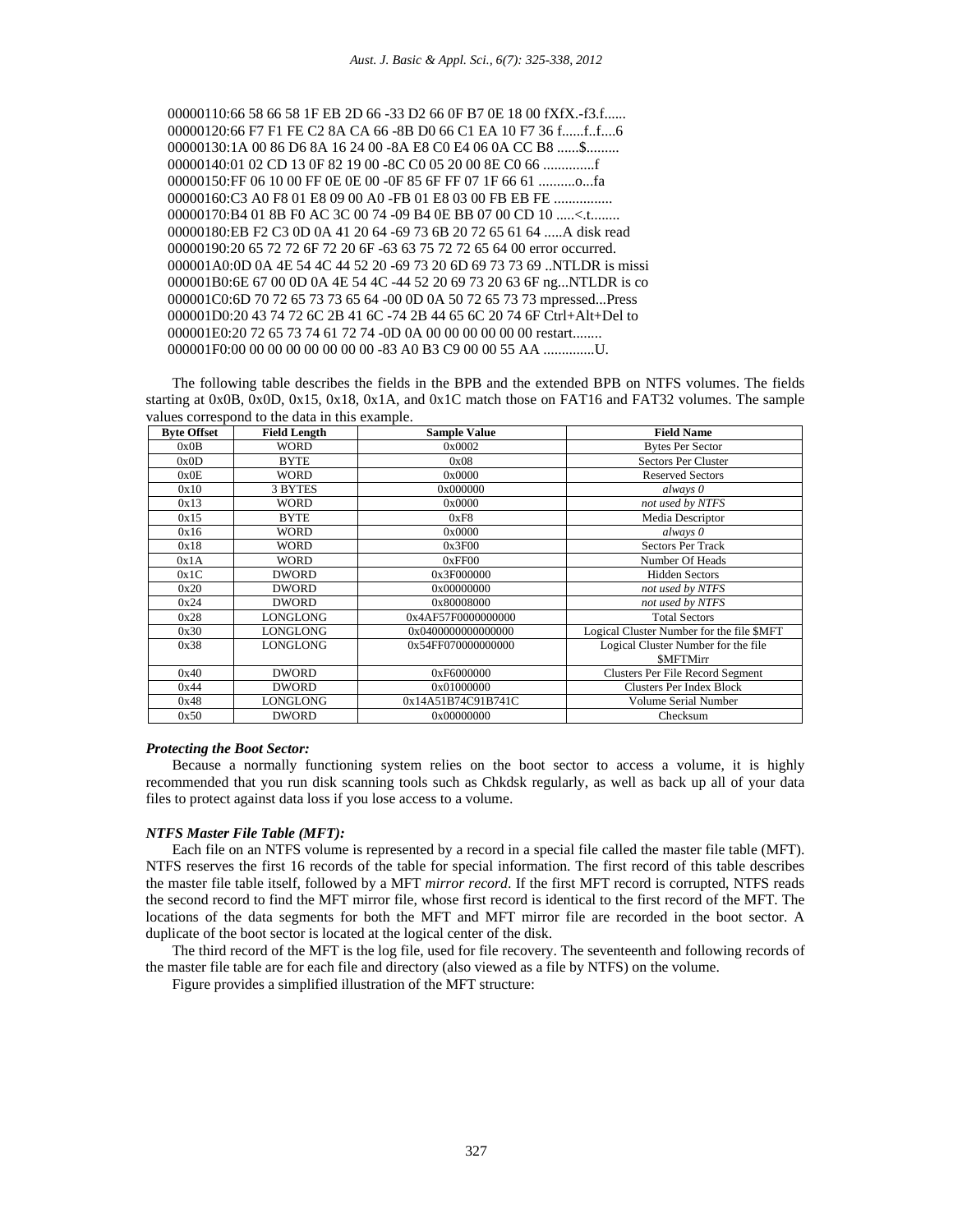

# **Fig. 5-2:** MFT Structure.

 The master file table allocates a certain amount of space for each file record. The attributes of a file are written to the allocated space in the MFT. Small files and directories (typically 1500 bytes or smaller), such as the file illustrated in next figure, can entirely be contained within the master file table record.





 This design makes file access very fast. Consider, for example, the FAT file system, which uses a file allocation table to list the names and addresses of each file. FAT directory entries contain an index into the file allocation table. When you want to view a file, FAT first reads the file allocation table and assures that it exists. Then FAT retrieves the file by searching the chain of allocation units assigned to the file. With NTFS, as soon as you look up the file, it's there for you to use.

 Directory records are housed within the master file table just like file records. Instead of data, directories contain index information. Small directory records reside entirely within the MFT structure. Large directories are organized into B-trees, having records with pointers to external clusters containing directory entries that could not be contained within the MFT structure.

*NTFS File Types:* 

NTFS File Attributes NTFS System Files NTFS Multiple Data Streams NTFS Compressed Files NTFS Encrypted Files Using EFS EFS Internals *<u>SEFS</u>* Attribute Issues with EFS NTFS Sparse Files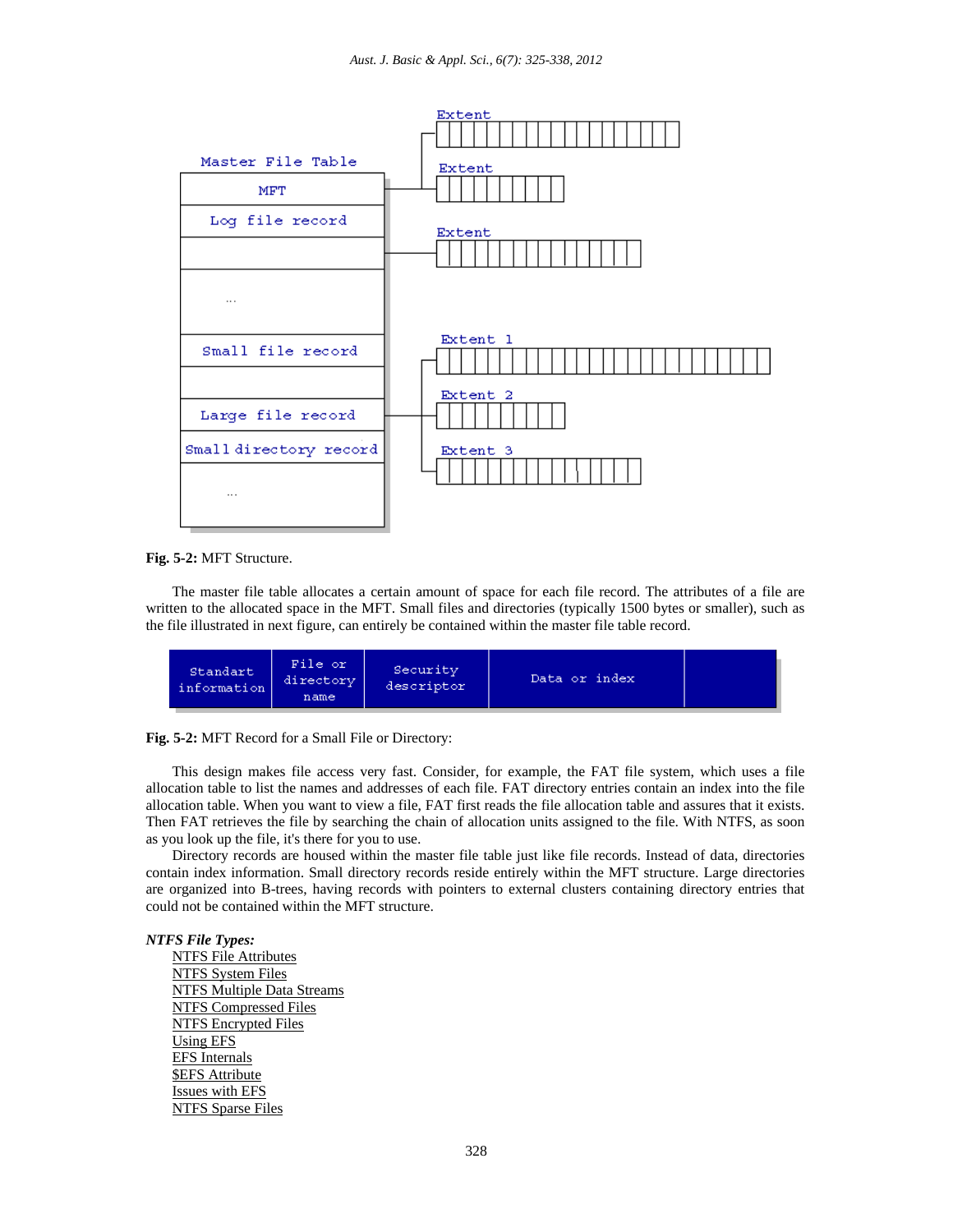# *NTFS File Attributes:*

 The NTFS file system views each file (or folder) as a set of file attributes. Elements such as the file's name, its security information, and even its data, are all file attributes. Each attribute is identified by an attribute type code and, optionally, an attribute name.

 When a file's attributes can fit within the MFT file record, they are called resident attributes. For example, information such as filename and time stamp are always included in the MFT file record. When all of the information for a file is too large to fit in the MFT file record, some of its attributes are nonresident. The nonresident attributes are allocated one or more clusters of disk space elsewhere in the volume. NTFS creates the Attribute List attribute to describe the location of all of the attribute records.

 Table 5-3 lists all of the file attributes currently defined by the NTFS file system. This list is extensible, meaning that other file attributes can be defined in the future.

| <b>Attribute</b>      | <b>Description</b>                                                                                                     |
|-----------------------|------------------------------------------------------------------------------------------------------------------------|
| Type                  |                                                                                                                        |
| Standard              | Includes information such as timestamp and link count.                                                                 |
| Information           |                                                                                                                        |
| <b>Attribute List</b> | Lists the location of all attribute records that do not fit in the MFT record.                                         |
| File Name             | A repeatable attribute for both long and short file names. The long name of the file can be up to 255 Unicode          |
|                       | characters. The short name is the 8.3, case-insensitive name for the file. Additional names, or hard links, required   |
|                       | by POSIX can be included as additional file name attributes.                                                           |
| Security              | Describes who owns the file and who can access it.                                                                     |
| Descriptor            |                                                                                                                        |
| Data                  | Contains file data. NTFS allows multiple data attributes per file. Each file typically has one unnamed data attribute. |
|                       | A file can also have one or more named data attributes, each using a particular syntax.                                |
| Object ID             | A volume-unique file identifier. Used by the distributed link tracking service. Not all files have object identifiers. |
| Logged Tool           | Similar to a data stream, but operations are logged to the NTFS log file just like NTFS metadata changes. This is      |
| Stream                | used by EFS.                                                                                                           |
| Reparse Point         | Used for volume mount points. They are also used by Installable File System (IFS) filter drivers to mark certain       |
|                       | files as special to that driver.                                                                                       |
| <b>Index Root</b>     | Used to implement folders and other indexes.                                                                           |
| Index                 | Used to implement folders and other indexes.                                                                           |
| Allocation            |                                                                                                                        |
| Bitmap                | Used to implement folders and other indexes.                                                                           |
| Volume                | Used only in the \$Volume system file. Contains the volume version.                                                    |
| Information           |                                                                                                                        |
| Volume Name           | Used only in the \$Volume system file. Contains the volume label.                                                      |

**Table 5-3:** File Attributes Defined by NTFS.

#### *NTFS System Files:*

 NTFS includes several system files, all of which are hidden from view on the NTFS volume. A *system file* is one used by the file system to store its metadata and to implement the file system. System files are placed on the volume by the Format utility.

| System File        | File      | <b>MFT</b>     | Purpose of the File                                                                              |  |  |  |  |  |  |
|--------------------|-----------|----------------|--------------------------------------------------------------------------------------------------|--|--|--|--|--|--|
|                    | Name      | Record         |                                                                                                  |  |  |  |  |  |  |
| Master file        | \$Mft     | $\Omega$       | Contains one base file record for each file and folder on an NTFS volume. If the                 |  |  |  |  |  |  |
| table              |           |                | allocation information for a file or folder is too large to fit within a single record, other    |  |  |  |  |  |  |
|                    |           |                | file records are allocated as well.                                                              |  |  |  |  |  |  |
| Master file        | \$MftMirr | $\mathbf{1}$   | A duplicate image of the first four records of the MFT. This file guarantees access to the       |  |  |  |  |  |  |
| table 2            |           |                | MFT in case of a single-sector failure.                                                          |  |  |  |  |  |  |
| Log file           | \$LogFile | $\overline{2}$ | Contains a list of transaction steps used for NTFS recoverability. Log file size depends on      |  |  |  |  |  |  |
|                    |           |                | the volume size and can be as large as $4 \text{ MB}$ . It is used by Windows NT/2000 to restore |  |  |  |  |  |  |
|                    |           |                | consistency to NTFS after a system failure.                                                      |  |  |  |  |  |  |
| Volume             | \$Volume  | 3              | Contains information about the volume, such as the volume label and the volume version.          |  |  |  |  |  |  |
| Attribute          | \$AttrDef | $\overline{4}$ | A table of attribute names, numbers, and descriptions.                                           |  |  |  |  |  |  |
| definitions        |           |                |                                                                                                  |  |  |  |  |  |  |
| Root file          | \$        | $\overline{5}$ | The root folder.                                                                                 |  |  |  |  |  |  |
| name index         |           |                |                                                                                                  |  |  |  |  |  |  |
| Cluster            | \$Bitmap  | 6              | A representation of the volume showing which clusters are in use.                                |  |  |  |  |  |  |
| bitmap             |           |                |                                                                                                  |  |  |  |  |  |  |
| <b>Boot sector</b> | \$Boot    | 7              | Includes the BPB used to mount the volume and additional bootstrap loader code used if           |  |  |  |  |  |  |
|                    |           |                | the volume is bootable.                                                                          |  |  |  |  |  |  |
| <b>Bad cluster</b> | \$BadClus | 8              | Contains bad clusters for the volume.                                                            |  |  |  |  |  |  |
| file               |           |                |                                                                                                  |  |  |  |  |  |  |
| Security file      | \$Secure  | 9              | Contains unique security descriptors for all files within a volume.                              |  |  |  |  |  |  |
| Upcase table       | \$Upcase  | 10             | Converts lowercase characters to matching Unicode uppercase characters.                          |  |  |  |  |  |  |
| <b>NTFS</b>        | \$Extend  | 11             | Used for various optional extensions such as quotas, reparse point data, and object              |  |  |  |  |  |  |
| extension file     |           |                | identifiers.                                                                                     |  |  |  |  |  |  |

**Table 5-4:** Metadata Stored in the Master File Table.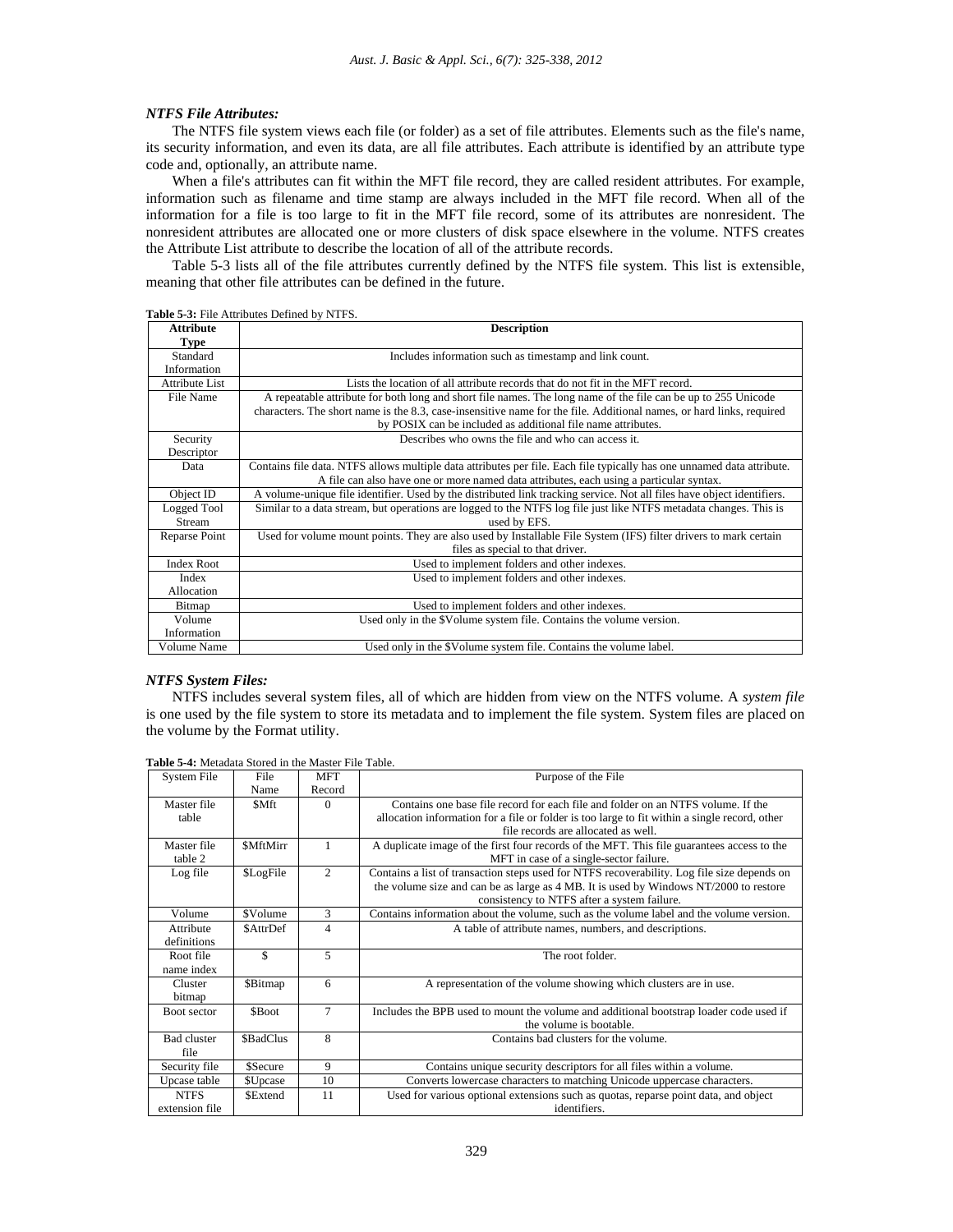| ._<br>. .<br>. . | use.<br>ruture<br>101<br>$\overline{\mathbf{u}}$<br>$\sim$<br>.<br>. |
|------------------|----------------------------------------------------------------------|
|                  |                                                                      |

# *NTFS Multiple Data Streams:*

 NTFS supports multiple data streams, where the stream name identifies a new data attribute on the file. A handle can be opened to each data stream. A data stream, then, is a unique set of file attributes. Streams have separate opportunistic locks, file locks, and sizes, but common permissions.

 This feature enables you to manage data as a single unit. The following is an example of an alternate stream:

myfile.dat:**stream2**

A library of files might exist where the files are defined as alternate streams, as in the following example:

library:file1

:file2

:file3

A file can be associated with more than one application at a time, such as Microsoft® Word and Microsoft® WordPad. For instance, a file structure like the following illustrates file association, but not multiple files: program:source\_file

 :doc\_file :object\_file :executable\_file

To create an alternate data stream, at the command prompt, you can type commands such as: echo text>program:source\_file

more<program:source\_file

#### *Important:*

 When you copy an NTFS file to a FAT volume, such as a floppy disk, data streams and other attributes not supported by FAT are lost.

### *NTFS Compressed Files:*

 Windows NT/2000 supports compression on individual files, folders, and entire NTFS volumes. Files compressed on an NTFS volume can be read and written by any Windows-based application without first being decompressed by another program.

 Decompression occurs automatically when the file is read. The file is compressed again when it is closed or saved. Compressed files and folders have an attribute of **C** when viewed in Windows Explorer.

 Only NTFS can read the compressed form of the data. When an application such as Microsoft® Word or an operating system command such as **copy** requests access to the file, the compression filter driver decompresses the file before making it available. For example, if you copy a compressed file from another Windows NT/2000–based computer to a compressed folder on your hard disk, the file is decompressed when read, copied, and then recompressed when saved.

 This compression algorithm is similar to that used by the Windows 98 application DriveSpace 3, with one important difference — the limited functionality compresses the entire primary volume or logical volume. NTFS allows for the compression of an entire volume, of one or more folders within a volume, or even one or more files within a folder of an NTFS volume.

 The compression algorithms in NTFS are designed to support cluster sizes of up to 4 KB. When the cluster size is greater than 4 KB on an NTFS volume, none of the NTFS compression functions are available.

 Each NTFS data stream contains information that indicates whether any part of the stream is compressed. Individual compressed buffers are identified by "holes" following them in the information stored for that stream. If there is a hole, NTFS automatically decompresses the preceding buffer to fill the hole.

 NTFS provides real-time access to a compressed file, decompressing the file when it is opened and compressing it when it is closed. When writing a compressed file, the system reserves disk space for the uncompressed size. The system gets back unused space as each individual compression buffer is compressed.

#### *EFS - Encrypting File System. Encrypted Files and Folders (NTFS5 only):*

 The Encrypting File System (EFS) provides the core file encryption technology used to store encrypted files on NTFS volumes. EFS keeps files safe from intruders who might gain unauthorized physical access to sensitive, stored data (for example, by stealing a portable computer or external disk drive).

 Users work with encrypted files and folders just as they do with any other files and folders. Encryption is transparent to the user who encrypted the file; the system automatically decrypts the file or folder when the user accesses. When the file is saved, encryption is reapplied. Users who are not authorized to access the encrypted files or folders transparently receive an "Access denied" message if they try to open, copy, move, or rename the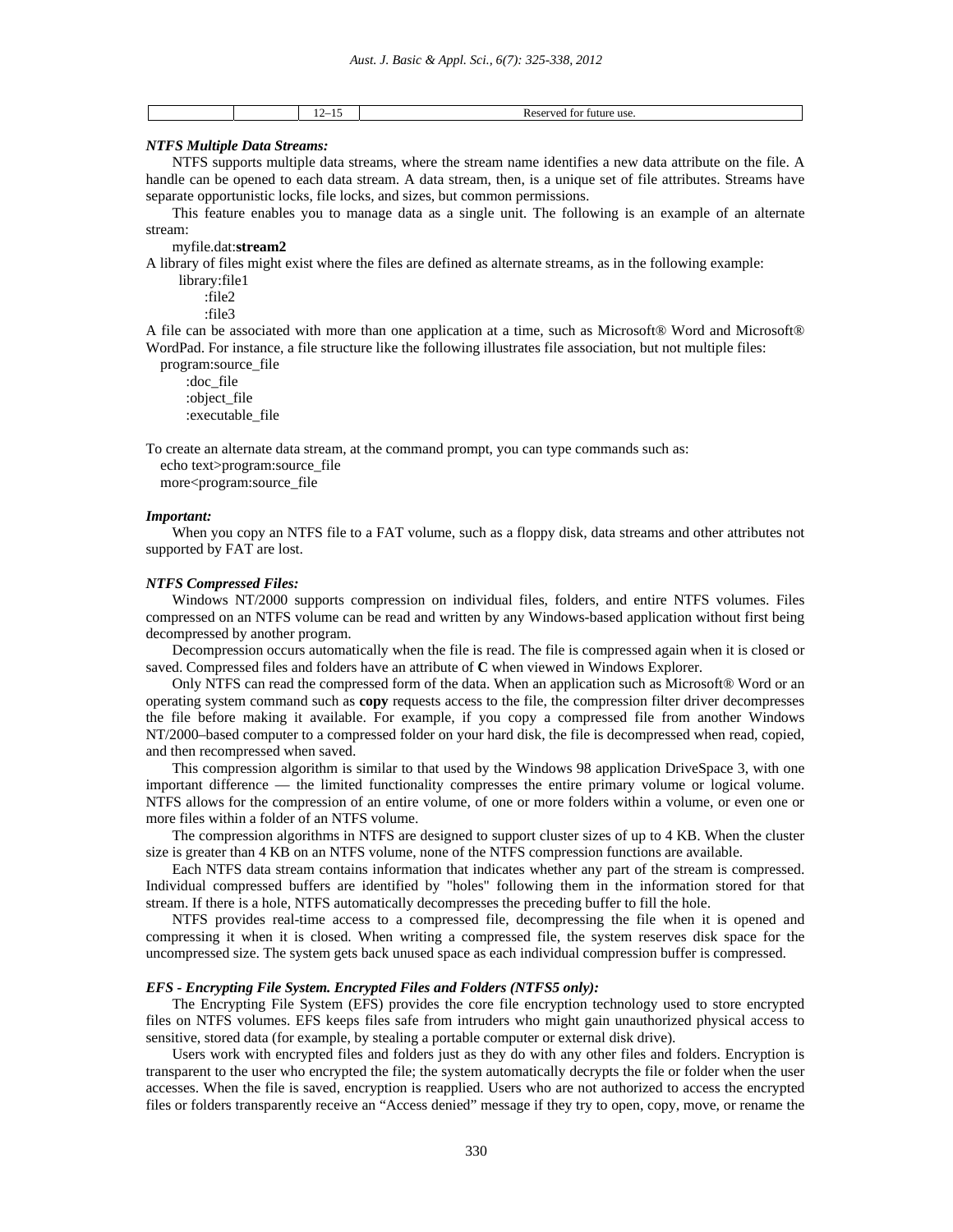encrypted file or folder. The exact message text may vary depending on application which tries to access the file, because it is related not to user rights for file but to ability of EFS to decrypt file using user's private key. EFS has the following benefits over 3rd party encrypting applications:

1. It is transparent for user and any applications. There's no risk for user to forget to encrypt file and leave data unprotected. Once file or folder is marked as encrypted, it will be encrypted in background without interaction with user. User does not need to remember password to decrypt files.

2. Strong key security. In contrast to other solutions when keys are based on user entered pass-phrase, EFS generates keys which are tolerant to dictionary based attacks.

3. All encrypting/decrypting processes are performed in kernel mode, excluding the risk of leaving key in paging file, from where it could be possibly extracted.

4. EFS provides data recovery mechanism which is valuable in business environment, giving an organization an opportunity to restore data even if the employee who encrypted it left the company.

**Using EFS EFS Internals \$EFS Attribute Issues with EFS**

 EFS Data Recovery Tools Windows Password Recovery Tools

### **EFS - Encrypting File System. Encrypted Files and Folders (NTFS5 only) Using EFS**

 User can invoke EFS features through Windows Explorer or by using a command-line utility called **cipher.exe**. To use Windows Explorer to encrypt file, open File property window by right clicking on file name. Click **Advanced...** button - Advanced Attributes dialog will be opened allowing you to mark file as encrypted.

| <b>Advanced Attributes</b>                                           |         |
|----------------------------------------------------------------------|---------|
| Choose the options you want for this file.                           |         |
| Archive and Index attributes                                         |         |
| $\triangledown$ File is ready for archiving                          |         |
| $\vee$ For fast searching, allow Indexing Service to index this file |         |
| Compress or Encrypt attributes                                       |         |
| Compress contents to save disk space                                 |         |
| Encrypt contents to secure data                                      | Details |
| OK                                                                   | Cancel  |
|                                                                      |         |

 Before saving new settings Windows will prompt user to encrypt file only or the whole folder. It address very important issue - while the file itself could be perfectly protected, the application which opens the file may create a temporary copies of the file while working with the document. The example is Microsoft Word. When user opens encrypted document, EFS decrypts it transparently for Word. Then during the work, Word creates temporary hidden file where it automatically saves the document in the process of editing and deletes it on the exit. This hidden file presents a real breach in security because it contains user data in plain (not encrypted) form. Encrypting the whole folder instead of file only solves this problem.



**EFS - Encrypting File System. Encrypted Files and Folders (NTFS5 only)**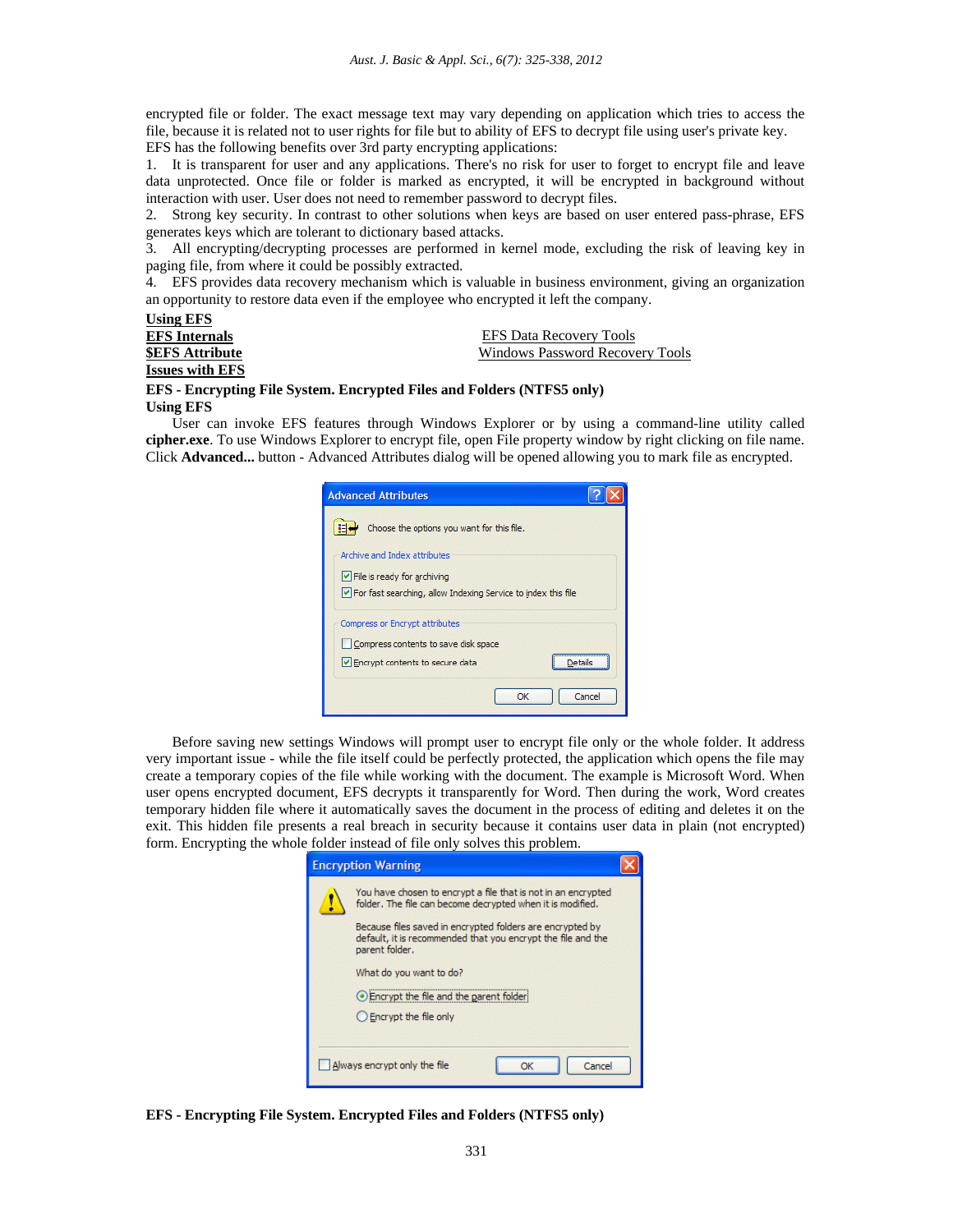## **EFS Internals**

 **EFS uses symmetric key encryption in combination with public key technology to protect files.** File data is being encrypted with symmetric algorithm (DESX). The key, used in symmetric encryption is called *File Encryption Key* (FEK). The FEK in its own turn is encrypted with a public/private key algorithm (RSA) and stored along with the file. The reason why two different algorithms are used is the speed of encryption. The performance burden of asymmetric algorithms is too much to use them for encrypting a large amount of data. Symmetric algorithms are about 1000 times faster making their suitable for encrypting of large amounts of data.

 As a first setp to encrypt file, NTFS creates a log file called Efs0.log in System Volume Information folder on the same drive, as encrypted file. Then EFS aquires access CryptoAPI context. It uses Microsoft Base Cryptographic Provider 1.0 as cryptographic provider. Having the crypto context open, EFS generate File Encryption Key (FEK).

 The next step is to get public/private key pair; if it does not exist at this stage (the case when EFS invoked first time), EFS generate a new pair. EFS uses 1024-bit RSA algorithm to encrypt FEK.

 Then, EFS creates Data Decryption Field (DDF) for the current user, where it places FEK and encrypts it with public key. If recovery agent is defined by system policy, EFS creates also Data Recovery Field (DRF) and places there FEK encrypted with public key of recover agent. A separate DRA is created for every recovery agent defined. Please note, that on Windows XP not included into domain, there's no recovery agent is defined, so this step is omitted.

 Now a temporary file Efs0.tmp is created in the same folder as the file being encrypted. The contents of original file (plain text) is copied into temporary file, after that the original is overwritten with encrypted data. By default, EFS uses DESX algorithm with 128-bit key to encrypt file data, but Windows could be also configured to use stronger 3DES algorithm with 168-bit key. In that case FIPS compliant algorithms usage must be turned on in LSA policy (it is disabled by default):



 EFS uses the registry to determine if it will use DESX or 3DES. If HKLM\SYSTEM\CurrentControlSet\Control\LSA\FipsAlgorithmPolicy = 1, then 3DES will be used. If not, then EFS checks HKLM\Software\Microsoft\Windows NT\CurrentVersion\EFS\AlgorithmID (this value may not be present); if present, it will have ID CALG\_3DES or CALG\_DESX, otherwise, DESX should be used. After encryption is done, temporary and log files are deleted.

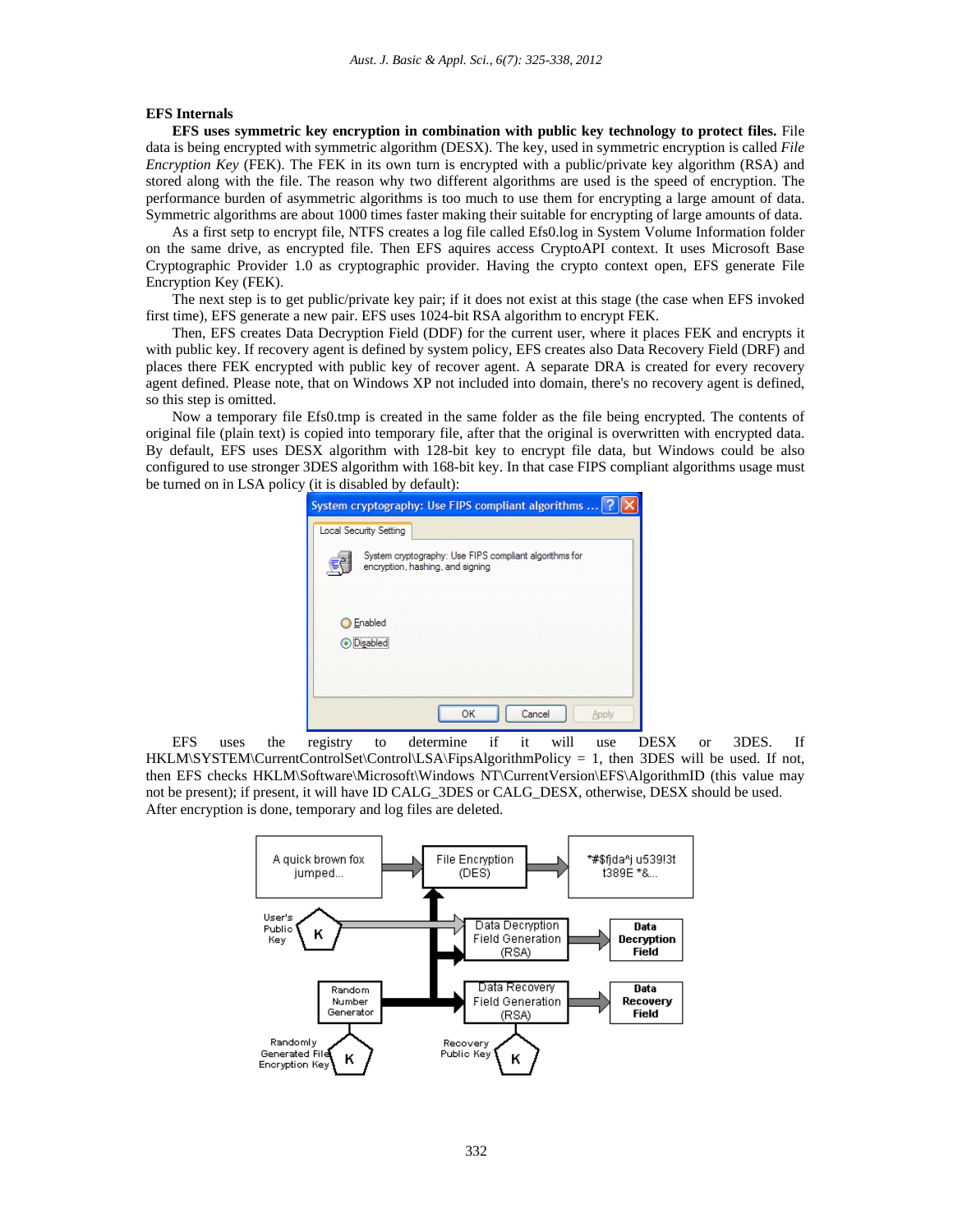After file is encrypted, only users who has correspondent DDF or DRF can access the file. This mechanism is separate from common security meaning that beside rights to access file, the file must have its FEK encrypted with user's public key. Only user who can decrypt FEK with his own private key, can access the file. The consequence is, that user, who has access to the file, can encrypt it thus preventing the owner to access his own file. Initially only one DDF is created for user who encrypts the file, but later he can add extra users to key ring. In this case EFS simply decrypts FEK with private key of user who wants to give access to the file to another user, and encrypts FEK with public key of target user, thus creating a new DDF which is stored along with the first one.

The decryption process is opposite to encryption:



 First, system checks if user has a private key used by EFS. If yes, it reads EFS attributes and walk through the DDF ring looking for DDF for current user. If DDF is found, user's private key is used to decrypt FEK extracted from DDF. Using decrypted FEK, EFS decrypts file data. It should be noticed that file never decrypted in whole but rather by sectors when upper level module requests particular sector.

 Recovery process is similar to decryption, except that it uses the recovery agent's private key to decrypt the FEK in the DRF, not in DDF:



 DRA policy is implemented differently for Windows 2000 and Windows XP. In Windows 2000 by default on computers, not included into domain, local Administrator is added to Public Key Policy as Encrypted Data Recovery Agent. So, when user encrypts file, both DDF and DRF fields are created. If the last DRA is deleted, the whole EFS functionality is turned off and it is not possible to encrypt file anymore.

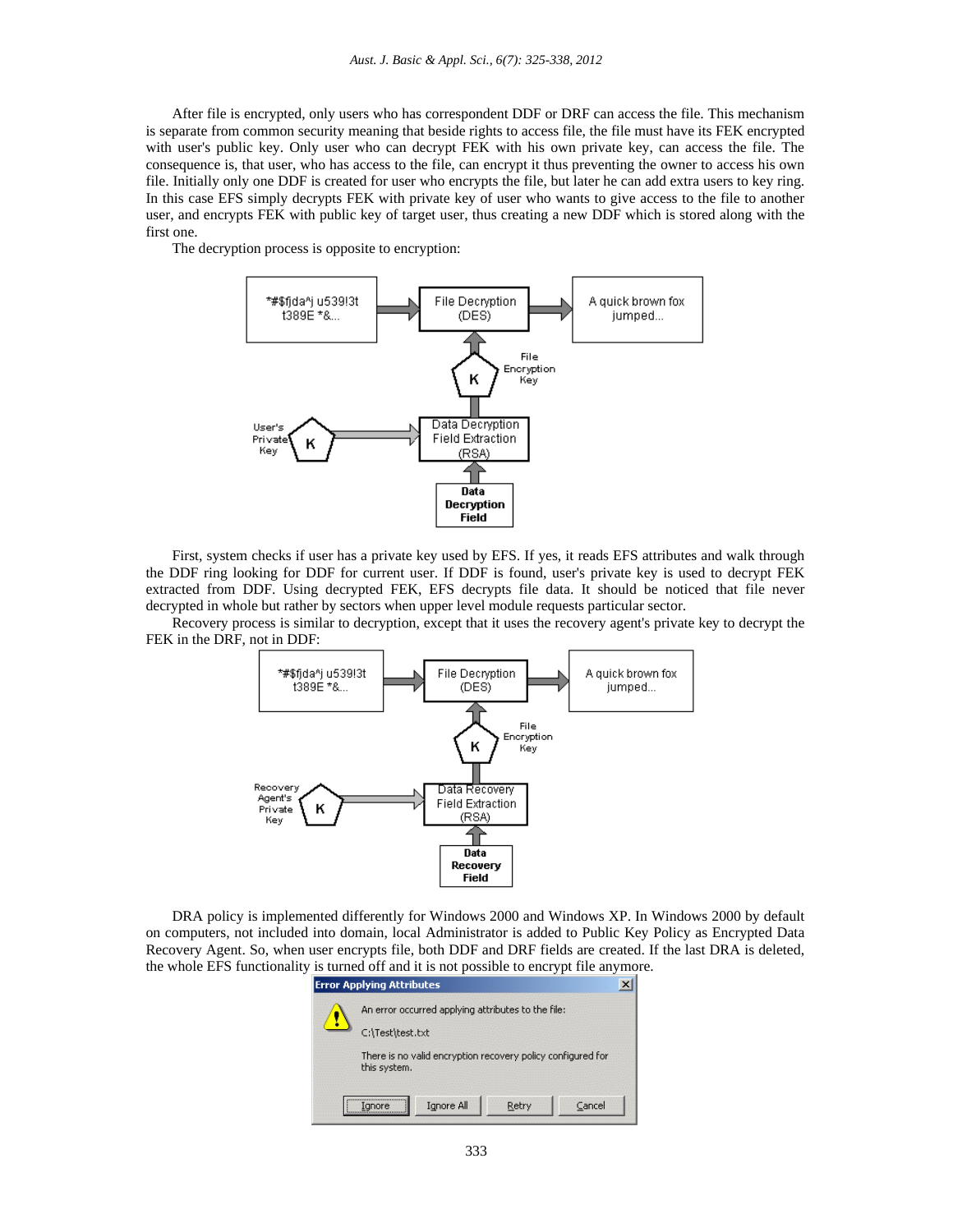In Windows XP the situation is different. Since majority of home users working standalone do not need anybody else to be able to decrypt file except themselves, there's no need in data recovery agents, so there's no DRA included into Public Key Policy and EFS works without DRA. In this case only DDF field is created for encrypted file.

# **EFS - Encrypting File System. Encrypted Files and Folders (NTFS5 only) \$EFS Attribute**

 When NTFS encrypts file, it sets flag Encrypted (0x4000) for the file and creates \$EFS attribute for the file where it stores DDFs and DDRs. This attribute has Attribute  $ID = 0x100$  in NTFS and can be pretty lengthy, occupying from 0.5K to several kilobytes depending on number of DDFs and DRFs.



Here's an example of \$EFS attribute with more details.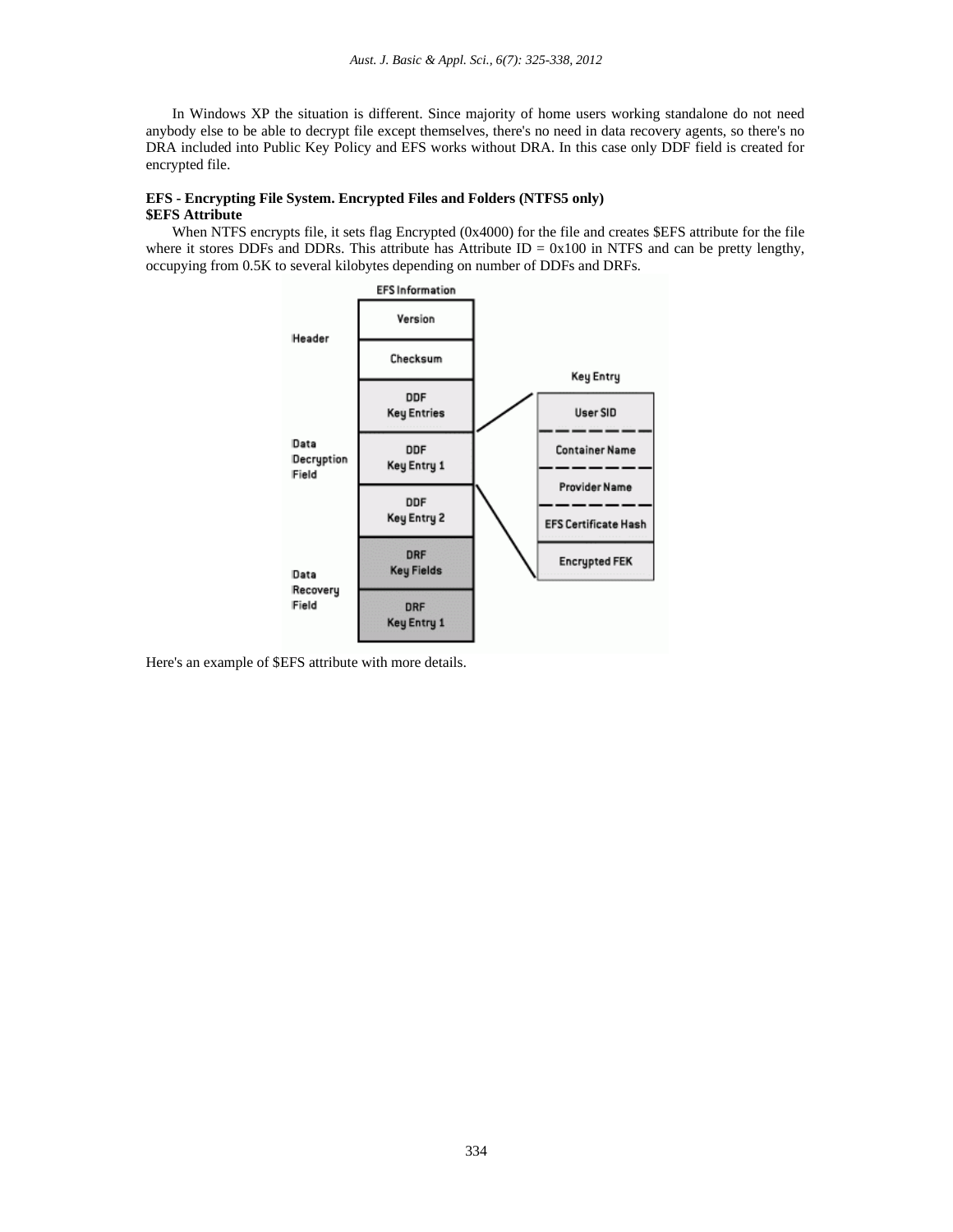| 00000000 | C8             | 03              | 00             | 00)             | 00                      | oo             | 00             | 00             | 01                         | 00                      | $^{00}$              | 00             | 00        | 00             | 00             | $^{00}$                 | и. <b>.</b> .                           |
|----------|----------------|-----------------|----------------|-----------------|-------------------------|----------------|----------------|----------------|----------------------------|-------------------------|----------------------|----------------|-----------|----------------|----------------|-------------------------|-----------------------------------------|
| 00000010 | D7             | 4C              | 90             | 99              | 3D                      | 90             | 68             | 42             | B4                         |                         | FA DF                | CF E1          |           | 9E.            | B1 D9          |                         | ЧІђ™=ђһВґъЯПбћ±Щ                        |
| 00000020 | 93             | A5              |                | 51 37           | 83                      | A7             | 77             | 13             | 81                         | F7                      | 63                   | AD AB          |           |                | 7C A9 AB       |                         | "IQ7ŕ§w.ŕчc-« ©«                        |
| 00000030 | OO.            | 00              | 00             | 00              | 00                      | 00             | 00             | 00             | 00                         | 00                      | 00                   | 00             | 00        | 00             | 00 00          |                         | .                                       |
| 00000040 | 54             | 00              | 00             | 00              | 54                      | 02             | 00             | 00             | 00                         | 00                      | 00                   | 00             | 00        | 00             | 00             | 00                      | T. T.                                   |
| 00000050 | 00             | 00              | 00             | 00              | 01                      | 00             | 00             | $^{\circ}$     | FC                         | -01                     | 00                   | 00             | 14        | 00             | 00 00          |                         | . <b>.</b>                              |
| 00000060 | 80             | 00              | 00             | 00              | 7с                      | 01             | 00             | -00            | 00                         | 00                      | 00                   | 00             | 68        | 01             | 00             | - 00                    | ъ.   h.                                 |
| 00000070 | 1 <sup>c</sup> | 00              | 00             | 00              | 03                      | 00             | 00             | 00             | 30                         | 01                      | 00                   | 00             | 38        | 00             | 0000           |                         | . 0 8                                   |
| 00000080 | 00             | 00              | 00             | 00              | 00                      | 00             | 00             | 00             | 01                         | 05                      | 00                   | 00             | 00        | 00             | 00 05          |                         | .                                       |
| 00000090 | 15             | 00              | 00             |                 | 00 5A                   | -56            | B <sub>3</sub> | 78             | 1 <sup>c</sup>             | 36                      | 54                   | 29             | A8        | 51             | ${\rm FF}$     | 09                      | ZVix.6T) ЁQя.                           |
|          |                |                 |                |                 |                         |                |                |                |                            |                         |                      |                |           |                |                |                         |                                         |
| 000000A0 | D <sub>0</sub> | 04              | 00             | 00              | 14                      | 00             | 00             | 00             | 14                         | 00                      | 00                   | 00             | 28        | 00             | 00             | 00                      | P. <b>.</b> (.                          |
| 000000B0 | 72             | 00              | 00             | 00              | C8                      | 00             | 00             | 00             | F7                         | C <sub>4</sub>          | 91                   | 89             | AD        | 29             |                | 24 D7                   | rMчд'‰-)\$Ч                             |
| 000000C0 | 78             | 6E              | 6E             | <b>9B</b>       | EE                      | cc             | 64             | D <sub>5</sub> | 14                         | 6D                      | -71                  | 55 36          |           | 00             | 35 00          |                         | xnn >oMdX.mqU6.5.                       |
| 000000D0 | 39             | 00              | 37             | 00              | 64                      | 00             | 31             | 00             | 64                         | 00                      | 62                   | 00             | 2D        | 00             | 31 00          |                         | $9.7.d.1.d.b.-.1.$                      |
| 000000E0 | 63             | 00              | 32             | 00              | 63                      | 00             | 2D             | 00             | 34                         | 00                      | 31                   | 00             | 36        | 00             | 31 00          |                         | $c.2.c. - .4.1.6.1.$                    |
| 000000F0 | 2D             | 00              | 62             | 00              | 32                      | 00             | 37             | 00             | 66                         | 00                      | 2D                   | 00             | 32        | 00             | 65             | 00                      | $-. b. 2.7.f. -. 2.e.$                  |
| 00000100 | 66             | 00              | 31             | 00              | 38                      | 00             | 36             | 00             | 65                         | 00                      | 39                   | 00             | 36        | 00             | 64             | 00                      | f.1.8.6.e.9.6.d.                        |
| 00000110 | 65             | 00              | 63             | 00              | 00                      | 00             | 4D             | 00             | 69                         | 00                      | 63                   | 00             | 72        | 00             | 6F 00          |                         | e.cM.i.c.r.o.                           |
| 00000120 | 73             | 00              | 6F             | 00              | 66                      | 00             | 74             | 00             | 20                         | 00                      | 42                   | 00             | 61        | 00             | 73 00          |                         | s.o.f.t. . B.a.s.                       |
| 00000130 | 65             | 00              | 20             | 00              | 43                      | 00             | 72             | 00             | 79                         | 00                      | 70                   | 00             | 74        | 00             | 6F 00          |                         | e. C.r.y.p.t.o.                         |
| 00000140 | 67             | 00              | 72             | 0 <sup>0</sup>  | 61                      | 00             | 70             | 00             | 68                         | 00                      | 69                   | 00             | 63        | 00             | 20             | - 00                    | g.r.a.p.h.i.c                           |
| 00000150 | 50             | 00              | 72             | 00              | 6F                      | 00             | 76             | 00             | 69                         | 0 <sup>o</sup>          | 64                   | 00             | 65        | 00             | 72             | 00                      | P.r.o.v.i.d.e.r.                        |
| 00000160 | 20             | 00              | 76             | 00              | 31                      | 00             | 2E             | 00             | 30                         | 00                      | 00                   | 00 4F          |           | 00             | 55             | 00                      | . v. 1. 0. 0. U.                        |
| 00000170 | 3D             | 00              | 45             | 00              | 46                      | 00             | 53             | 00             | 20                         | 00                      | 46                   | 00             | 69        | 0 <sub>0</sub> | 6C             | 00                      | $= .E.F.S. .F.i.1.$                     |
| 00000180 | 65             | 00              | 20             | 00              | 45                      | 00             | 6E             | 00             | 63                         | 00                      | 72                   | 00             | 79        | 00             | 70             | - 00                    | E.n.c.r.y.p.<br>$e$ .                   |
| 00000190 | 74             | 00              | 69             | 00              | 6F                      | 00             | 6E             | 00             | 20                         | 00                      | 43                   | 00             | 65        | 00             | 72             | 00                      | t.i.o.n. . C.e.r.                       |
| 000001A0 | 74             | 00              | 69             | 00              | 66                      | 00             | 69             | 00             | 63                         | 00                      | 61                   | 00             | 74        | 00             | 65             | -00                     | t.i.f.i.c.a.t.e.                        |
| 000001B0 | 2C             | 00              | 20             | 00              |                         |                | 3D             | 00             | 45                         | 00                      | 46                   |                | 53        | 00             | 2 <sup>c</sup> |                         |                                         |
|          |                |                 |                |                 | 4 <sup>c</sup>          | 00             |                |                |                            |                         |                      | 00             |           |                |                | 00                      | $, \ldots$ L.=. E.F.S.,.                |
| 000001C0 | 20             | 00              | 43             | 00              | 4E                      | 00             | 3D             | 00             | 6F                         | 00                      | 6C                   | 00             | 65        | 00             | 67             | 00                      | $.C.N.=.0.l.e.g.$                       |
| 000001D0 | 61             | 00              | 00             | 00 <sub>1</sub> | EB                      | 11             | 78             | 3E             | OΕ                         | 4B                      | 72                   | 0A 65          |           |                | 80 08 24       |                         | $aJx.x$ . Kr. e $b.$ \$                 |
| 000001E0 | 86             | 08              | C <sub>4</sub> | 43              | 73                      | C <sub>3</sub> | 5D             | 1A             | 6F                         | 77                      | 76                   | 8D             | 7C        | DC             | F5 C1          |                         | †.ДСsГ].owvŔ ЬxБ                        |
| 000001F0 | 44             | 25 <sub>1</sub> | 55             | 4 <sup>c</sup>  | C <sub>5</sub>          | 15             | 84             | 39             | 32                         | <b>BD</b>               | B <sub>0</sub>       | 50 63          |           |                | 4A 0E C3       |                         | D%ULE. "92S°PCJ. P                      |
| 00000200 | 32             | BC.             | C <sub>4</sub> | A3              | 28                      | 6D             | 29             | D <sub>3</sub> | C6                         | 71                      |                      | DA AA 56       |           | 8E             | 5F 02          |                         | 2jДJ(m)УЖqЪEVЋ.                         |
| 00000210 | AE             |                 | 66 D7          | 22              | 17                      | D <sub>0</sub> | D1             | AD             | 5 <sup>c</sup>             | EF                      | D1                   | A2             | 83        | 19             |                | 0A 3E                   | ®fЧ".PC-\пСў́г>                         |
| 00000220 | 4E             |                 | <b>9A 3E</b>   | 7C              | 74                      | 66             | E <sub>5</sub> | AD             | C <sub>5</sub>             | D <sub>1</sub>          | 26                   | 41             | 04        | E7             | 1E BD          |                         | NE> tfe-EC&A.s.S                        |
| 00000230 | 6C.            | CO <sub>2</sub> | 5 <sub>C</sub> | 39              | C <sub>2</sub>          | F6             | 32             | 28             | A5                         | 25                      | 4A AD                |                | -42       | <b>BF</b>      | 105F           |                         | $lA\$ 9Bu2 ( $l$ $J-Bi$ .               |
| 00000240 | 70             | 5 <sub>C</sub>  |                | 9D 6E           | 34                      | 09             | 25             | 25             | 1B                         | -53                     | 4D                   | D <sub>8</sub> | $2E$ $F2$ |                |                | 38 2D                   | $p\$ $n4.$ $8.$ $S$ $M$ $m.$ $n8-$      |
| 00000250 | 7F             | 49              | 28             |                 | 52 01                   | 00             | 00             | 00             | 6с                         | 01                      | 00                   | 00             | 14        | 00             | 00             | 00                      | $\Box$ I (R. $\dots$ 1. $\dots$ .       |
| 00000260 | 80             | 00              | 00             | 00              | EC                      | 00             | 00             | 00             | 00                         | 00                      | 00                   | 00             | D8        | 00             |                | 00 00                   | $\mathbb{D}$ $\mathbb{M}$ $\mathbb{H}$  |
| 00000270 | $_{1c}$        | 00              | 00             | 00              | 03                      | 00             | 00             | 00             | A0                         | 00                      | 00                   | 00             | 38        | 00             | 00             | $\overline{\mathbf{o}}$ | . 8                                     |
| 00000280 | 00             | 00              | 00             | 00              | 00                      | 00             | 00             | 00             | 01                         | 05                      | 00                   | 00             | 00        | 00             | 00             | - 0.5                   | .                                       |
| 00000290 | 15             | 00              | 00             | 00              | 5A 56 B3                |                |                | 78             | 1 <sup>c</sup>             | 36                      | -54                  | 29 A8          |           |                | 51 FF 09       |                         | ZVix.6T) ЁQя.                           |
| 000002A0 | F <sub>4</sub> | 01              | 00             | 00 <sup>1</sup> | 14                      | 00             | 00             | 00             | 14                         | 00                      | 00                   | 00             | 00        | 00             | 0000           |                         | <b>.</b>                                |
| 000002B0 | 00             | 00              | 00             | 00              | 28                      | 00             | 00             | 00             | 27                         | 97                      | 98                   | 17             | B7        | 11             |                | <b>9A B9</b>            | . ( ('—□. · . Jь№                       |
| 000002C0 | AA             | 47              | 24             | 8A              | D9                      | E6             | A1             | OE             | 63                         | 75                      | 9F                   | <b>7A 4F</b>   |           | 00             | 55             | 00                      | ЄG\$ЉШжЎ.cuuzO.U.                       |
| 000002D0 | 3D             | 00              | 45             | 00              | 46                      | 00             | 53             | 00             | 20                         | 00                      | 46                   | 00             | 69        | 00             | 6C             | 00                      | $= .\,E .\,F .\,S .\quad F .\,i .\,l$ . |
| 000002E0 | 65.            |                 |                |                 | 00 20 00 45 00 6E       |                |                | 00             | 63                         | 00 <sub>0</sub>         | 72 00 79 00 70 00    |                |           |                |                |                         | e. .E.n.c.r.y.p.                        |
| 000002F0 |                |                 |                |                 |                         |                |                |                | 74 00 69 00 6F 00 6E 00 20 |                         | 00 43 00 65 00 72 00 |                |           |                |                |                         | t.i.o.n. . C.e.r.                       |
| 00000300 |                |                 |                |                 | 74 00 69 00 66 00 69 00 |                |                |                |                            | 63 00 61 00 74 00 65 00 |                      |                |           |                |                |                         | t.i.f.i.c.a.t.e.                        |
| 00000310 |                |                 |                |                 | 2C 00 20 00 4C 00 3D 00 |                |                |                |                            | 45 00 46 00 53 00 2C 00 |                      |                |           |                |                |                         | $, \ldots$ $L := E.F.S.,$               |
| 00000320 |                |                 |                |                 | 20 00 43 00 4E 00 3D 00 |                |                |                |                            | 41 00 64 00 6D 00 69 00 |                      |                |           |                |                |                         | $.C.N.=.A.d.m.i.$                       |
| 00000330 |                |                 |                |                 | 6E 00 69 00 73 00 74    |                |                | 00             |                            |                         |                      |                |           |                |                |                         |                                         |
|          |                |                 |                |                 |                         |                |                |                |                            | 72 00 61 00 74 00 6F 00 |                      |                |           |                |                |                         | n.i.s.t.r.a.t.o.                        |
| 00000340 |                |                 |                |                 | 72 00 00 00 35 3E 48    |                |                | 20             |                            |                         |                      |                |           |                |                | B6 E2 32 07 EA 77 C2 DD | $r \ldots 5$ >H $\P$ B2. KWB9           |
| 00000350 |                |                 |                |                 | 19 98 E9 FE 98 98 57 2F |                |                |                |                            | 85 A2 96 B7 79 EF 99 DC |                      |                |           |                |                |                         | . □йю□□W/…ў- · уп™Ь                     |
| 00000360 |                |                 |                |                 | 7E 97 17 83 20 DF B2 B6 |                |                |                |                            | C0 D1 26 17 CB 71 OF 26 |                      |                |           |                |                |                         | ~-. ŕ ЯІ¶АС&. Лq. &                     |
| 00000370 |                |                 |                |                 | AC 2D 11 71 71 7B 34 5D |                |                |                |                            | 3E 33 2E 5F B6 71 77 84 |                      |                |           |                |                |                         | $\neg$ -.qq{4]>3. ¶qw,                  |
| 00000380 |                |                 |                |                 | 14 B7 D7 56 C9 08 75 48 |                |                |                |                            | 2B 71 1A 70 ED 39 24 66 |                      |                |           |                |                |                         | . · ЧVЙ. uH+q. pн9\$f                   |
| 00000390 |                |                 |                |                 | 32 11 E4 OE OE 8A FF E1 |                |                |                |                            | 05 B7 4E 38 A7 E2 3D 7F |                      |                |           |                |                |                         | 2.дЉяб.·N8§в=□                          |
| 000003A0 |                |                 |                |                 | 8E 24 55 0C 1A AC 25 96 |                |                |                |                            | 2F B4 27 CB 6C 23 EF E5 |                      |                |           |                |                |                         | Ћ\$U¬%-/r'Лl#пе                         |
| 000003B0 |                |                 |                |                 | C0 95 D3 95 FA F8 OF    |                |                | 9D             |                            | D2 72 7D 85 BC AE B4 B1 |                      |                |           |                |                |                         | А•У•ъш. ќТr}…j®r±                       |
| 000003C0 |                |                 |                |                 | 65 B5 70 09 00 00 00    |                |                | 00             |                            |                         |                      |                |           |                |                |                         | $epp.$                                  |

\$EFS attribute size

Computer SID and user number. It specifies folder where EFS stores certificates. In order to get folder name EFS makes some manipulations:

5A56B378 1C365429 A851FF09 D040000 - data stored in \$EFS,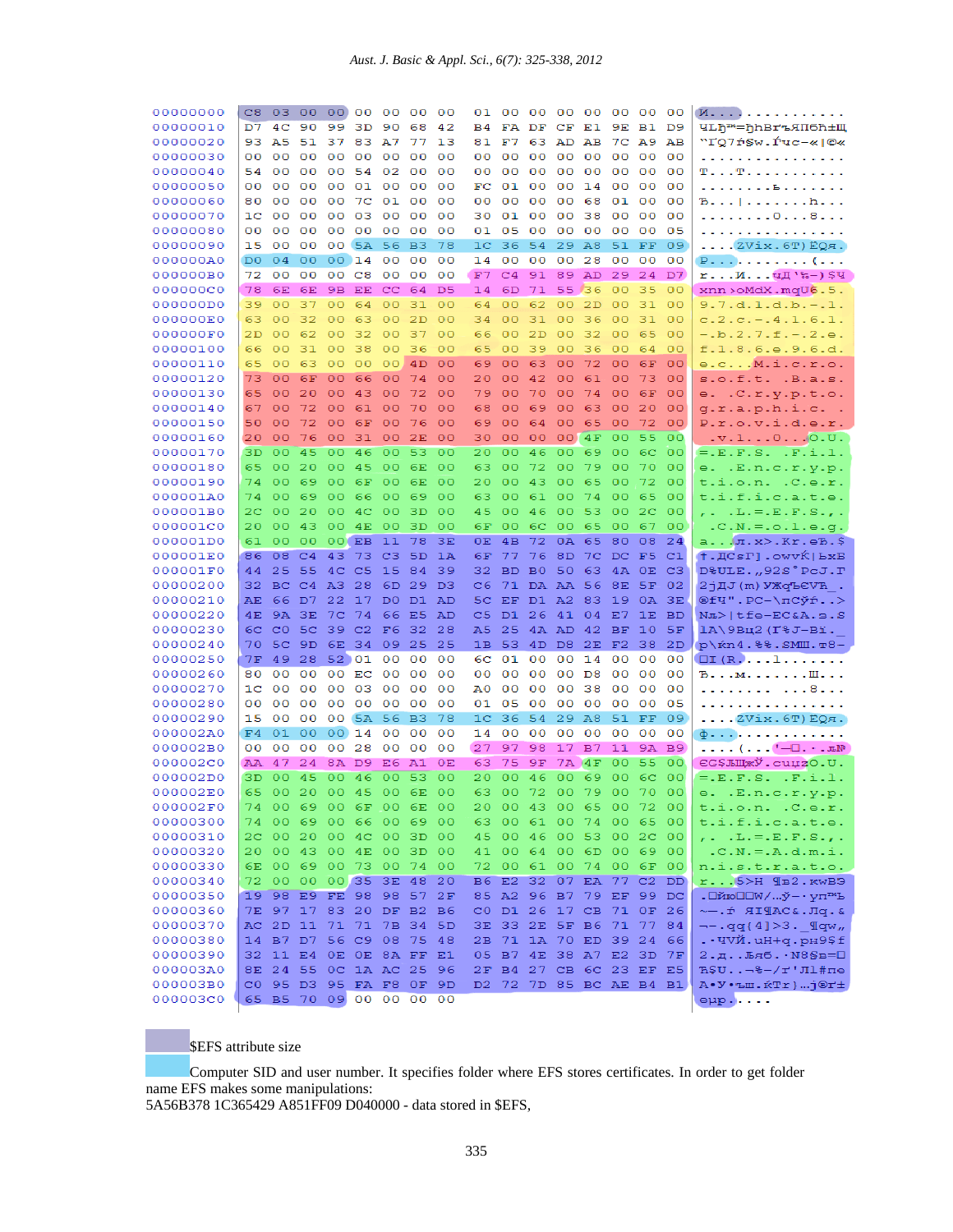### 78B3565A 2954361C 09FF15A8 000004D0 - reversed

2025018970-693384732-167712168-1232 - converte to decimal

S-1-5-21-2025018970-693384732-167712168-1232 - SID prefix added

So, the folder will be %User Profile%\Application Data\Microsoft\Crypto\RSA\S-1-5-21-2025018970- 693384732-167712168-1232\

### Public key thumbprint

Private key GUID (also used as container name). This name EFS uses when it aquires context from CryptoAPI provider. If there's only one DDFin \$EFS attribute, container name can be figured out from \$EFS (this field), but as more users added to the file (more DDFs or DRFs), PK GUID is not stored for all of them and must be retrieved from certificate storage based on public key thumbprint.

Cryptographic provider name = Microsoft Base Cryptographic Provider v.1.0

User name, to whom current DDF or DRF belongs

Encrypted FEK. Usually FEK is 128-bit long (in case of DESX) but since it's encrypted with 1024-bit RSA key, its encrypted length is 1024 bits.

# **EFS - Encrypting File System. Encrypted Files and Folders (NTFS5 only)**

#### **Issues with EFS**

 Temporary file is not erased. When EFS encrypts file, it copies its contents into temporary hidden file named Efs0.tmp in the same folder, as encrypting file. Then, it encrypts plain text by blocks and writes encrypted data into original file. After the process is done, temporary file is deleted. The problem is that EFS simply marks it as deleted without actually erasing its contents, which makes possible easy access to unprotected data by low-level data recovery software like Active@ Undelete. Solution - to wipe free disk space. Usually, even if plain text overwritten ones, small magnetic traces remain detectible, thus giving a chance to read erased data with proper equipment. To minimize this possibility, use commercially available software providing sophisticated data erasing algorithms like Active@ Eraser or ZDelete.NET.

 File names in encrypted folder are not protected. Actually, encrypting folder contents means automatically applying encryption to all files in the folder, not encrypting directory data itself. Since the file name itself could contain sensitive information, it could be a breach in security. One of the solutions would be using encrypted *.zip* archives instead of folders, which are treated by Windows XP almost like folders. Thus, only one file is needed to be encrypted and archived data themselves are harder to crack.

 EFS security relies on public/private key pair which is stored on local computer. Windows protects all private keys by encrypting them through *Protected Storage* **service**. Protected Storage encrypts all private keys with *Session Key*, derived from 512 bit *Master Key*, and stores them in %User Profile%\Application Data\Microsoft\Crypto\RSA\User SID. The Master Key is encrypted by *Master Key Encryption Key*, which is derived from user password by using a Password Based Key Derivation Function and stored in %User Profile%\Application Data\Microsoft\Protect\User SID. Despite the efforts Windows takes to protect keys, the fact, that all information is stored on local computer, gives an attacker, who's got an access to hard drive, a chance to figure out keys and use them to decrypt protected data. The overall security could be significantly enhanced by encrypting private keys with *System Key*. The **syskey.exe** utility can be used to store System Key on a floppy disk and remove it from computer. In this case user must insert a diskette with System Key when computer boots up. Nevertheless, this method should be taken with precautions since if key diskette is lost, there's no way to get access to computer.

Forgot Password? Windows XP/2003 password recovery ...

# *NTFS Sparse Files (NTFS5 only):*

 A sparse file has an attribute that causes the I/O subsystem to allocate only meaningful (nonzero) data. Nonzero data is allocated on disk, and non-meaningful data (large strings of data composed of zeros) is not. When a sparse file is read, allocated data is returned as it was stored; non-allocated data is returned, by default, as zeros.

 NTFS deallocates sparse data streams and only maintains other data as allocated. When a program accesses a sparse file, the file system yields allocated data as actual data and deallocated data as zeros.

 NTFS includes full sparse file support for both compressed and uncompressed files. NTFS handles read operations on sparse files by returning allocated data and sparse data. It is possible to read a sparse file as allocated data and a range of data without retrieving the entire data set, although NTFS returns the entire data set by default.

 With the sparse file attribute set, the file system can deallocate data from anywhere in the file and, when an application calls, yield the zero data by range instead of storing and returning the actual data. File system application programming interfaces (APIs) allow for the file to be copied or backed as actual bits and sparse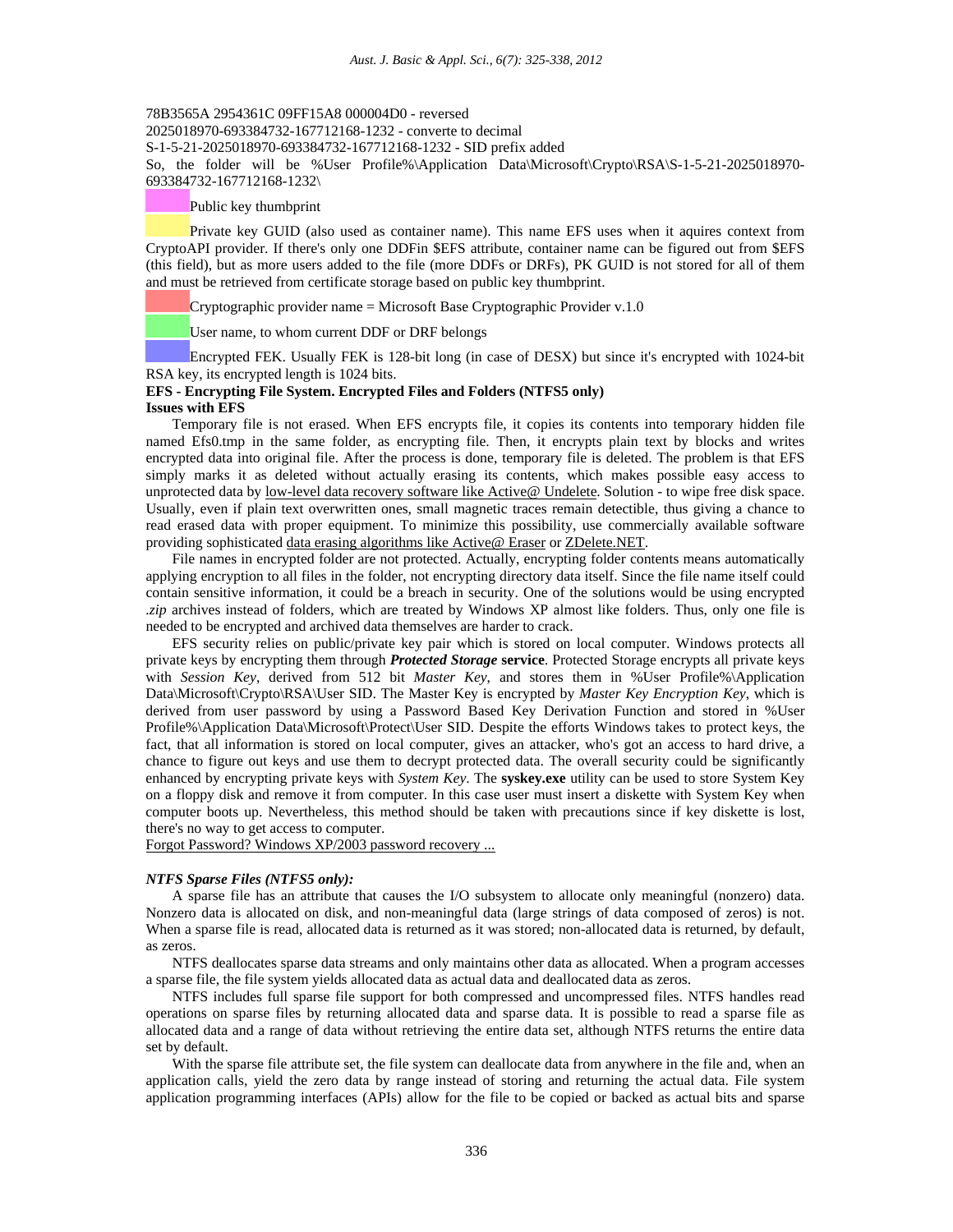stream ranges. The net result is efficient file system storage and access. Next figure shows how data is stored with and without the sparse file attribute set.



**Fig. 5-4:** Windows 2000 Data Storage

### *Important:*

 If you copy or move a sparse file to a FAT or a non-Windows 2000 NTFS volume, the file is built to its originally specified size. If the required space is not available, the operation does not complete.

### *Data Integrity and Recoverability with NTFS:*

 NTFS is a recoverable file system that guarantees the consistency of the volume by using standard transaction logging and recovery techniques. In the event of a disk failure, NTFS restores consistency by running a recovery procedure that accesses information stored in a log file. The NTFS recovery procedure is exact, guaranteeing that the volume is restored to a consistent state. Transaction logging requires a very small amount of overhead.

 NTFS ensures the integrity of all NTFS volumes by automatically performing HDD recovery operations the first time a program accesses an NTFS volume after the computer is restarted following a failure.

 NTFS also uses a technique called cluster remapping to minimize the effects of a bad sector on an NTFS volume.

#### *Important:*

 If either the master boot record (MBR) or boot sector is corrupted, you might not be able to access data on the volume.

#### *Recovering Data with NTFS:*

 NTFS views each I/O operation that modifies a system file on the NTFS volume as a transaction, and manages each one as an integral unit. Once started, the transaction is either completed or, in the event of a disk failure, rolled back (such as when the NTFS volume is returned to the state it was in before the transaction was initiated).

 To ensure that a transaction can be completed or rolled back, NTFS records the suboperations of a transaction in a log file before they are written to the disk. When a complete transaction is recorded in the log file, NTFS performs the suboperations of the transaction on the volume cache. After NTFS updates the cache, it commits the transaction by recording in the log file that the entire transaction is complete.

 Once a transaction is committed, NTFS ensures that the entire transaction appears on the volume, even if the disk fails. During recovery operations, NTFS redoes each committed transaction found in the log file. Then NTFS locates the transactions in the log file that were not committed at the time of the system failure and undoes each transaction suboperation recorded in the log file. Incomplete modifications to the volume are prohibited.